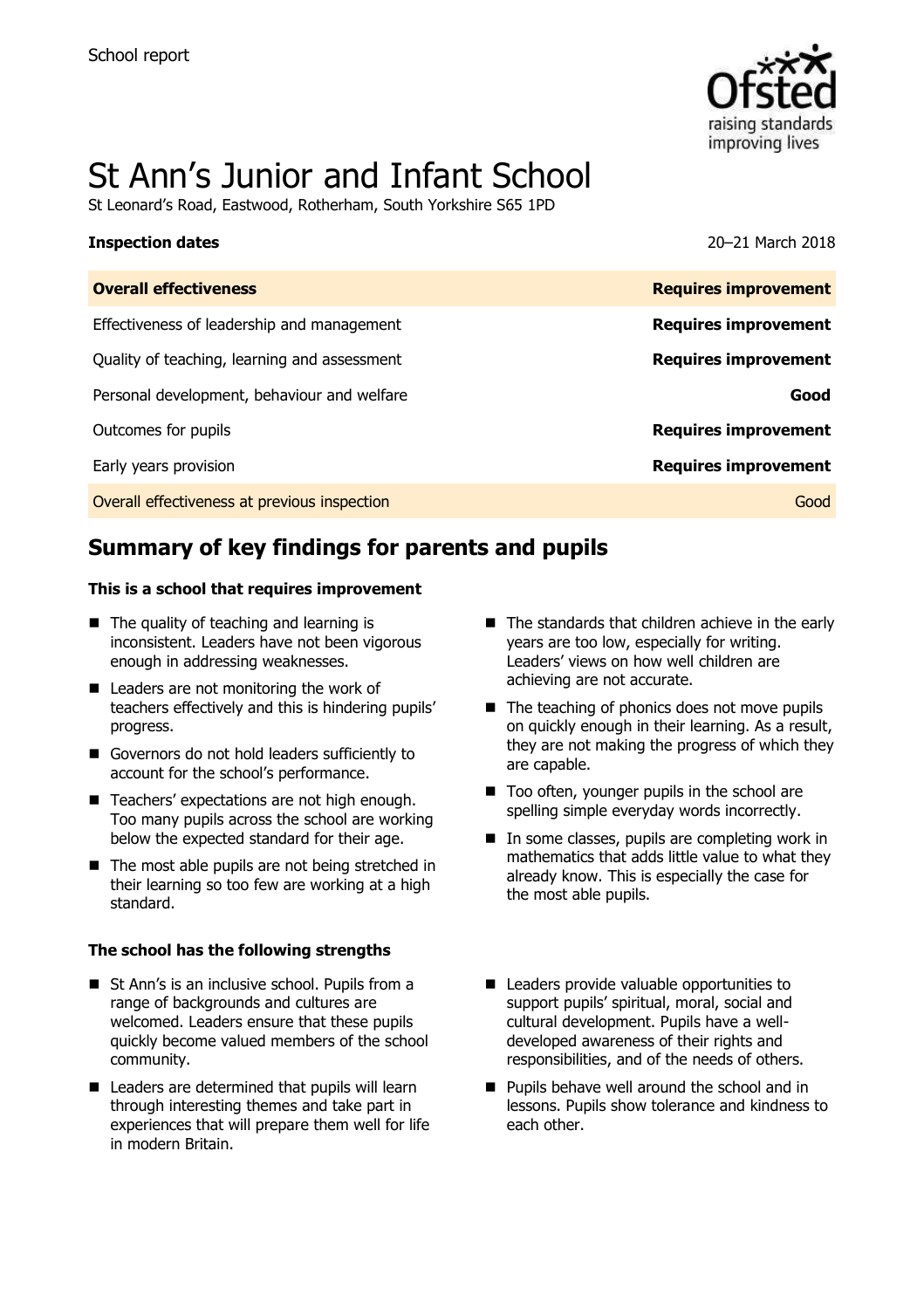

# **Full report**

### **What does the school need to do to improve further?**

- Improve the quality of teaching across all areas of the school in order to raise standards for all pupils, particularly those who are most able, by:
	- ensuring that teachers have consistently high expectations of what pupils can do
	- moving pupils on to more demanding work in mathematics as soon as they are ready
	- making sure the teaching of phonics challenges pupils to make better progress
	- challenging pupils' incorrect spelling of common everyday words
	- ensuring that children in the early years achieve the standards in writing of which they are capable.
- Improve the quality of leadership and management, by:
	- ensuring that leaders' checks on teaching and learning across the school are more focused on the quality of pupils' work
	- implementing more rigorous procedures in the early years to gain a more accurate overview of how well children are achieving
	- developing governors' skills so that they can effectively challenge leaders about standards in teaching and learning.

An external review of governance should be undertaken in order to assess how this aspect of leadership and management may be improved.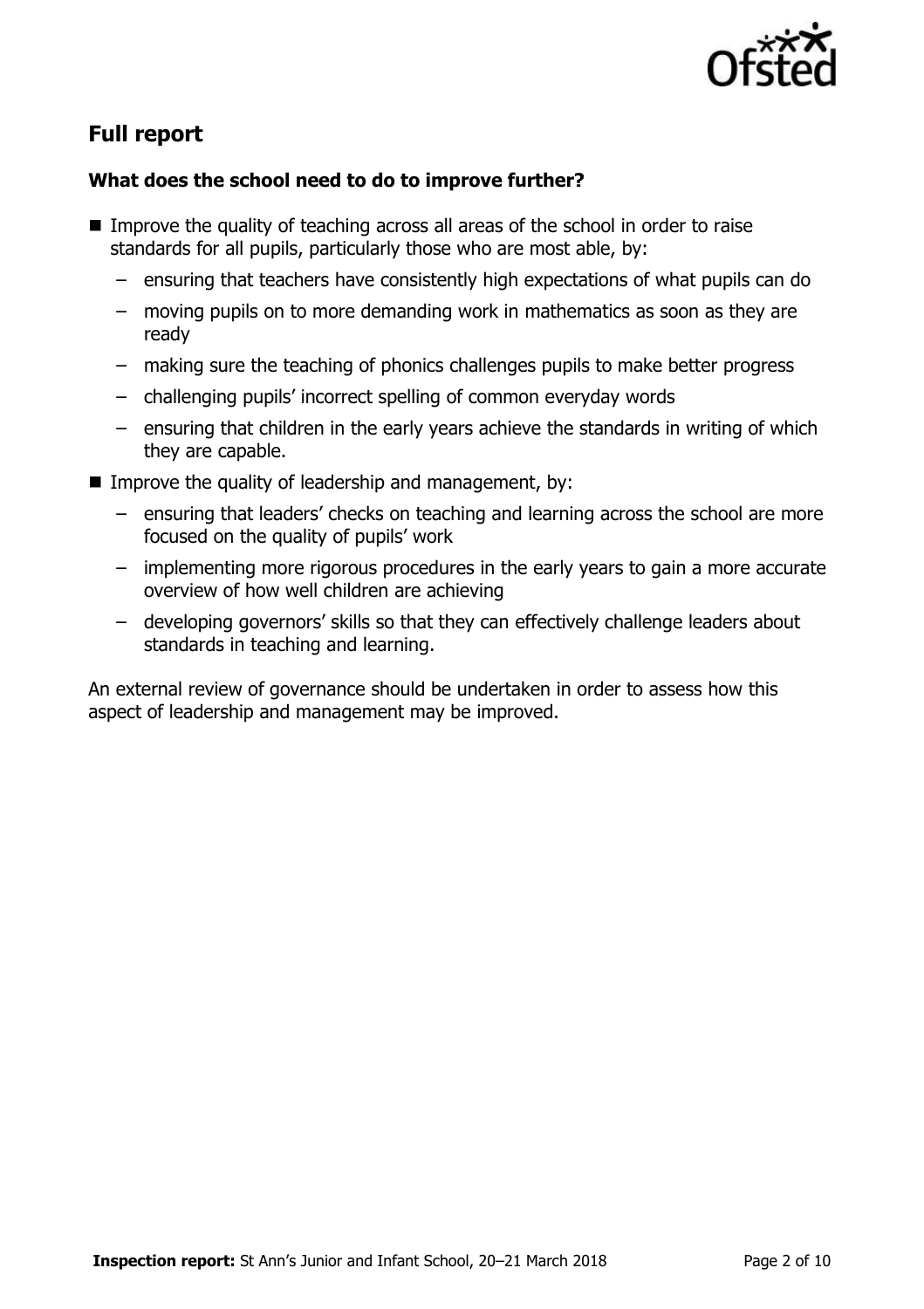

## **Inspection judgements**

### **Effectiveness of leadership and management Requires improvement**

- Leaders' ambitions for pupils' success have not been reflected in pupils' outcomes and consistently good teaching over time. Variations in the quality of teaching, learning and assessment have contributed to variable outcomes between phases and subjects.
- Leaders are making checks on the quality of teaching and pupils' progress. However, these do not focus sharply enough on the quality of pupils' work, and therefore do not lead to much-needed improvements in teaching and pupils' outcomes.
- There is significant expertise within the school's leadership team but it is not used consistently to good effect. Too much time is spent on scrutinising assessment information to identify underperformance, rather than on reflecting on what pupils are learning in classrooms, or by providing guidance and support to teachers when needed.
- Teachers have access to a range of professional development opportunities to improve their practice. However, leaders do not regularly evaluate how effective these have been.
- **Pupil premium funding has been spent on providing additional resources and staffing to** support disadvantaged pupils. The standards that these pupils attain remain well below average in both key stage 1 and key stage 2. However, the progress disadvantaged pupils make in key stage 2 is at least similar to that of other pupils nationally.
- The funding for pupils who have special educational needs (SEN) and/or disabilities is managed well. Leaders with responsibility for managing their provision ensure that the particular needs of these pupils are met in a way that helps them to achieve successfully.
- **Pupils spoke highly of their learning experiences and enjoy the curriculum themes that** develop real-life experiences and meaningful outcomes. Through these themes, pupils' spiritual, moral, social and cultural development is extended very effectively. A project on food waste drew on skills from a wide range of subjects, and resulted in pupils visiting the town centre to collect food and raise money for a food charity.
- Leaders have established a distinctive ethos where pupils show a high level of respect and courtesy. Pupils have a clear awareness of their rights and responsibilities and show consideration of the needs of others. Leaders equip pupils with a strong sense of values that prepares them well for life in modern Britain.
- The primary school physical education and sport funding is used well. Additional training for staff and the use of specialist sports coaches make physical education an enjoyable experience for pupils. Pupils have good opportunities to participate in a range of after-school sports clubs and sporting events.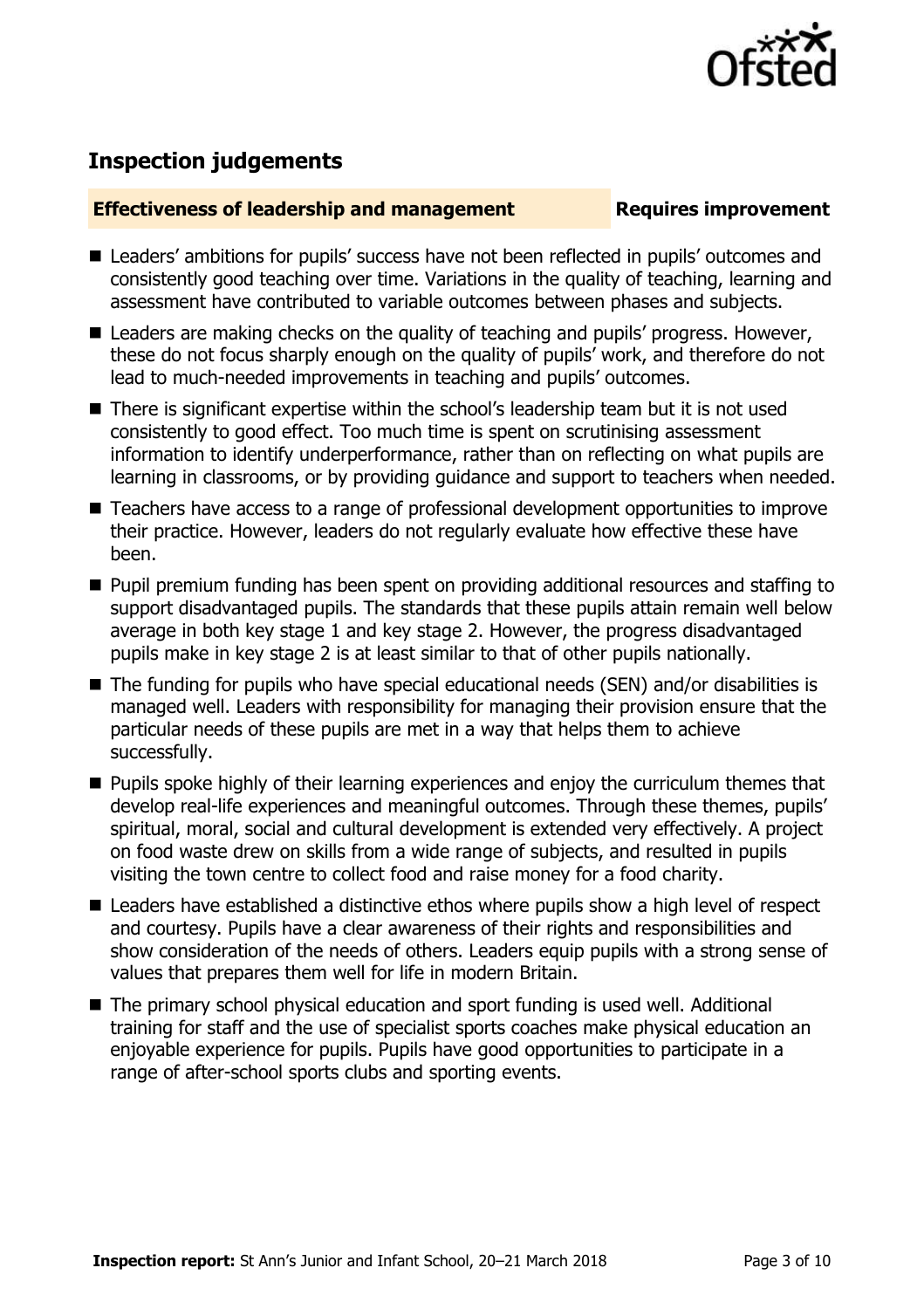

### **Governance of the school**

- Over time, governors have not paid enough attention to the quality of teaching and outcomes for pupils. They have not been effective in dealing with those areas of the school that require improvement.
- Governors do not hold the school's leaders to account well enough. Minutes of meetings shows that the questions governors ask leaders are too infrequent and too vague.
- Governors are quite rightly proud of the inclusive and accepting ethos of the school. They fully understand the challenges this brings and support school leaders in making pupils from a range of backgrounds welcome at the school.

### **Safeguarding**

- $\blacksquare$  The arrangements for safeguarding are effective.
- Leaders take their responsibilities for pupils' safety very seriously and they ensure that nothing is left to chance. Leaders pursue concerns over pupils' welfare very carefully and record this diligently.
- Safeguarding training for all staff is up to date and staff receive regular updates and briefings in matters relating to child protection. The school's single central record of pre-employment checks meets statutory requirements.
- The culture of safeguarding is strong. Leaders work effectively with outside agencies and parents and carers to ensure that children are safe and secure. Pupils say that they feel safe, and safety messages are reinforced through the school's curriculum.

### **Quality of teaching, learning and assessment Requires improvement**

- The quality of teaching is not yet good in every class. In some classes, teachers do not have high enough expectations of what pupils are capable of achieving. Consequently, the progress that pupils are currently making is too variable across the school.
- Work set does not consistently challenge pupils well enough for them to make good progress. This is particularly noticeable for the most able pupils. In mathematics these pupils are not being challenged sufficiently because they are completing work of little value and not moving on to more demanding work when they are ready.
- The teaching of phonics enables pupils to decode and read words successfully most of the time. Teachers generally show good subject knowledge when teaching phonics. However, too often pupils are not being challenged appropriately and are therefore not achieving the standards of which they are capable, especially the most able pupils.
- Evidence in pupils' books and displays around the school indicate that pupils are given good opportunities to apply their writing skills in different subjects. As a result, pupils in key stage 1 and key stage 2 are currently making stronger progress in writing than in other subjects. However, teachers are not routinely challenging the incorrect spelling of simple everyday words in pupils' writing.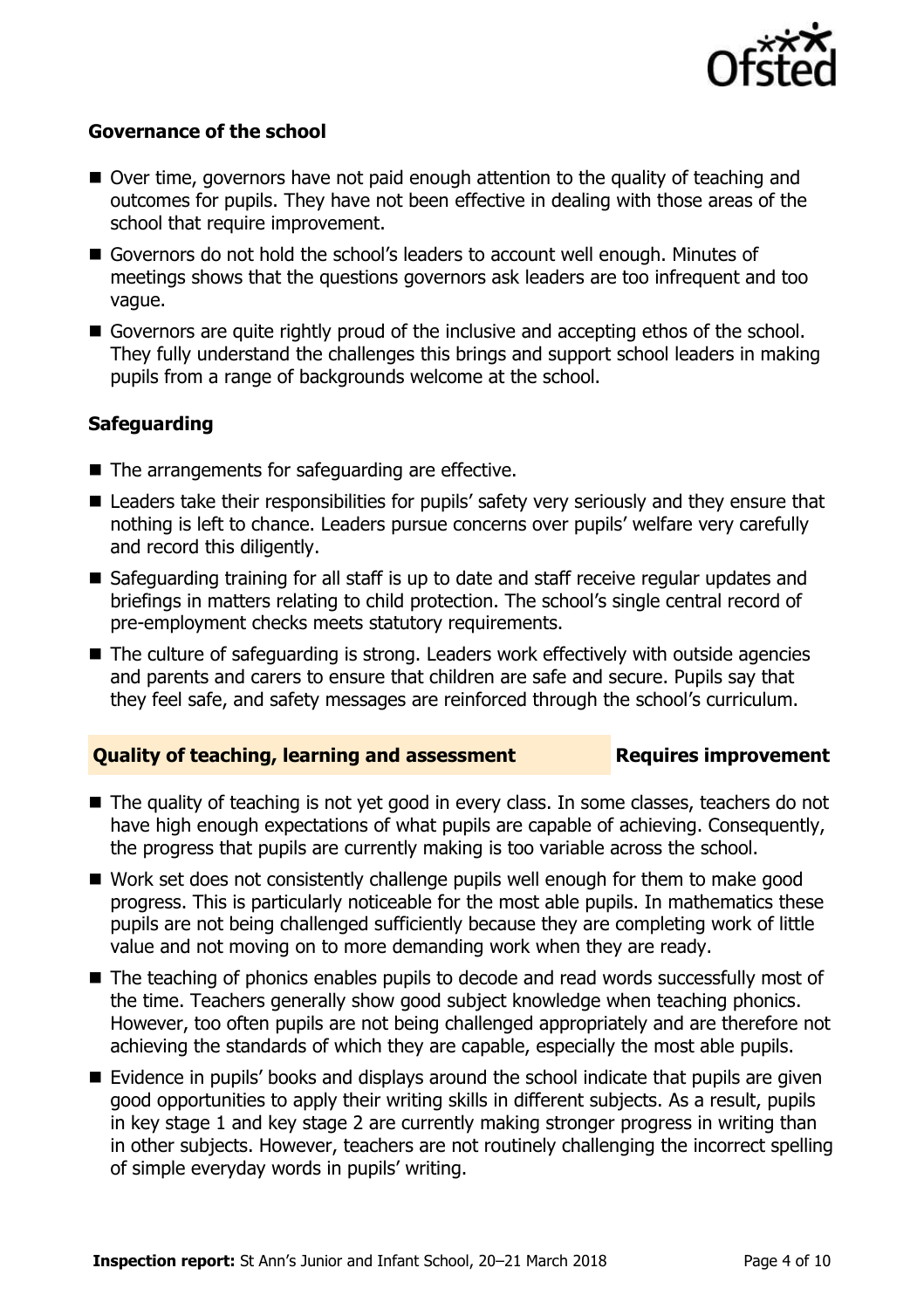

- Work across other areas of the curriculum shows a commitment to providing pupils with engaging learning opportunities. Through a range of interesting topics, pupils are developing good skills in subjects other than English and mathematics.
- Teaching assistants give good support for pupils who need additional help in the classroom. Pupils who have SEN and/or disabilities, and pupils from different cultural backgrounds, receive the support they need to help them learn alongside their peers.

### **Personal development, behaviour and welfare Good**

### **Personal development and welfare**

- The school's work to promote pupils' personal development and welfare is good. Leaders have established an ethos of care and consideration that runs through all aspects of the school.
- $\blacksquare$  The high numbers of pupils who join the school at different times of the year often have limited English language skills or are new to the country. These pupils are welcomed into the school community and get much-needed support.
- **Pupils believe that bullying and inappropriate behaviour are rare. They are confident** that if it did occur teachers and other adults would address their concerns effectively.
- The curriculum promotes responsibility and a heightened understanding of the needs of others. The curriculum project 'What does it mean to be safe?' provides opportunities for pupils to learn about the Holocaust and consider the rights of people affected by such events.
- **Pupils say they feel safe in school and know how to keep themselves safe, such as** when using a computer.
- The breakfast club provides a safe and happy place for pupils before school. This contributes to a positive start to the day for these pupils.

### **Behaviour**

- $\blacksquare$  The behaviour of pupils is good. Around the school, and at different times of the day, pupils are polite and behave well.
- Relationships between pupils and teachers are positive, and pupils show tolerance and understanding towards each other. Pupils say they enjoy school and feel that teachers are very fair towards them. One pupil said, 'Teachers treat us like we want to be treated.'
- The school is a calm and orderly place and inspectors observed no low-level disruption in classrooms. Just occasionally, some pupils can lose their focus during lessons and not engage fully in what they are learning.
- The high numbers of pupils who join and leave the school, and the extended period of absences by some pupils, impact negatively on overall attendance. Nevertheless, leaders are not complacent and are working hard to address this. Although overall attendance remains below average, it is showing a marked improvement.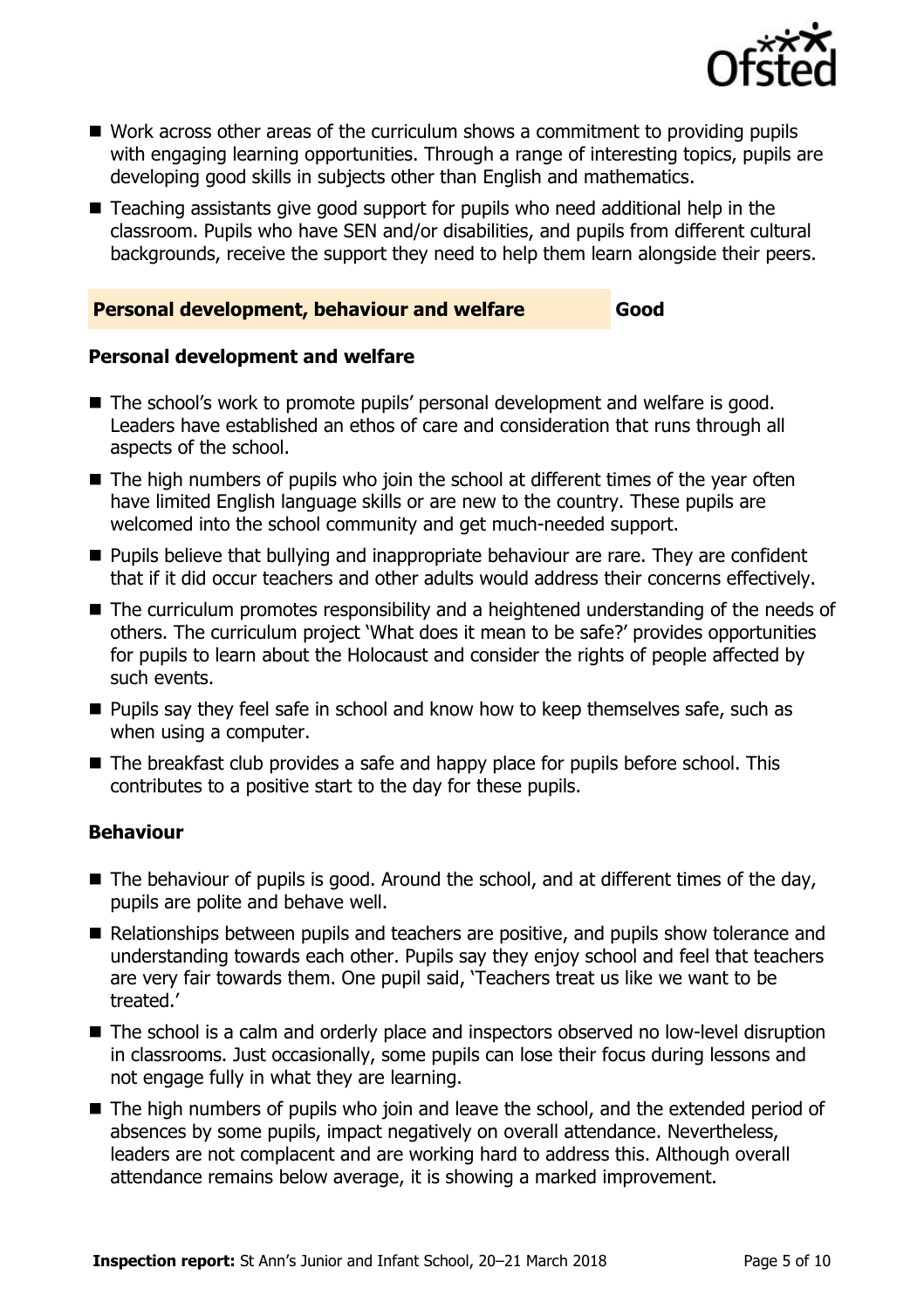

### **Outcomes for pupils Requires improvement**

- Work in pupils' books shows that over time too few pupils across the school make the progress they should. Too many pupils are currently working below the expectations for their age in reading, writing and mathematics.
- In 2017, the proportion of pupils who achieved the expected and higher standard at the end of key stage 2 was well below average in all subjects. This has limited how well the majority of pupils are prepared for secondary education.
- $\blacksquare$  From their starting points when they enter Year 1, pupils are not making good progress. As a result, the standards that pupils attain by the time they leave Year 2 are well below average in reading, writing and mathematics.
- $\blacksquare$  The most able pupils do not achieve as well as they should. Too few activities challenge pupils to extend their thinking, particularly in mathematics.
- $\blacksquare$  The proportion of pupils achieving the expected standard in the Year 1 phonics check has been well below average for several years. The high number of younger pupils starting the school with little or no formal education is a significant challenge for school leaders when trying to improve these outcomes. Nevertheless, observations of phonics teaching indicated that pupils are capable of achieving more than they currently do.
- **Pupils who have SEN and/or disabilities and those pupils who are new to English** progress well from their low starting points due to the additional support they receive.
- Although low proportions of pupils in Year 6 reached the expected standards in 2017, they did make good progress in writing and mathematics from exceptionally low starting points.
- There are extensive differences in attainment between disadvantaged pupils in the school and other pupils nationally; the standards that disadvantaged pupils attain are considerably below average. However, disadvantaged pupils make generally good progress from low starting points, which is helping them to catch up with their peers.

### **Early years provision Requires improvement**

- Most children enter the early years at different times with skills and abilities that are well below those expected for their age. A significant minority of children have limited early years education before joining the Reception class. This affects the proportion of children who reach expected standards by the time they leave the Reception class. However, even allowing for this, the progress children make during their time in the early years is not consistently good. Consequently, a significant number of children are not as well prepared as they could be for their start in Year 1.
- The early years leader is aware of the many challenges that are limiting children's progress. Leaders do have systems to identify children's next steps in their learning but assessments of children's learning are not consistently accurate. Consequently, the work set for children does not consistently challenge them or consolidate their learning.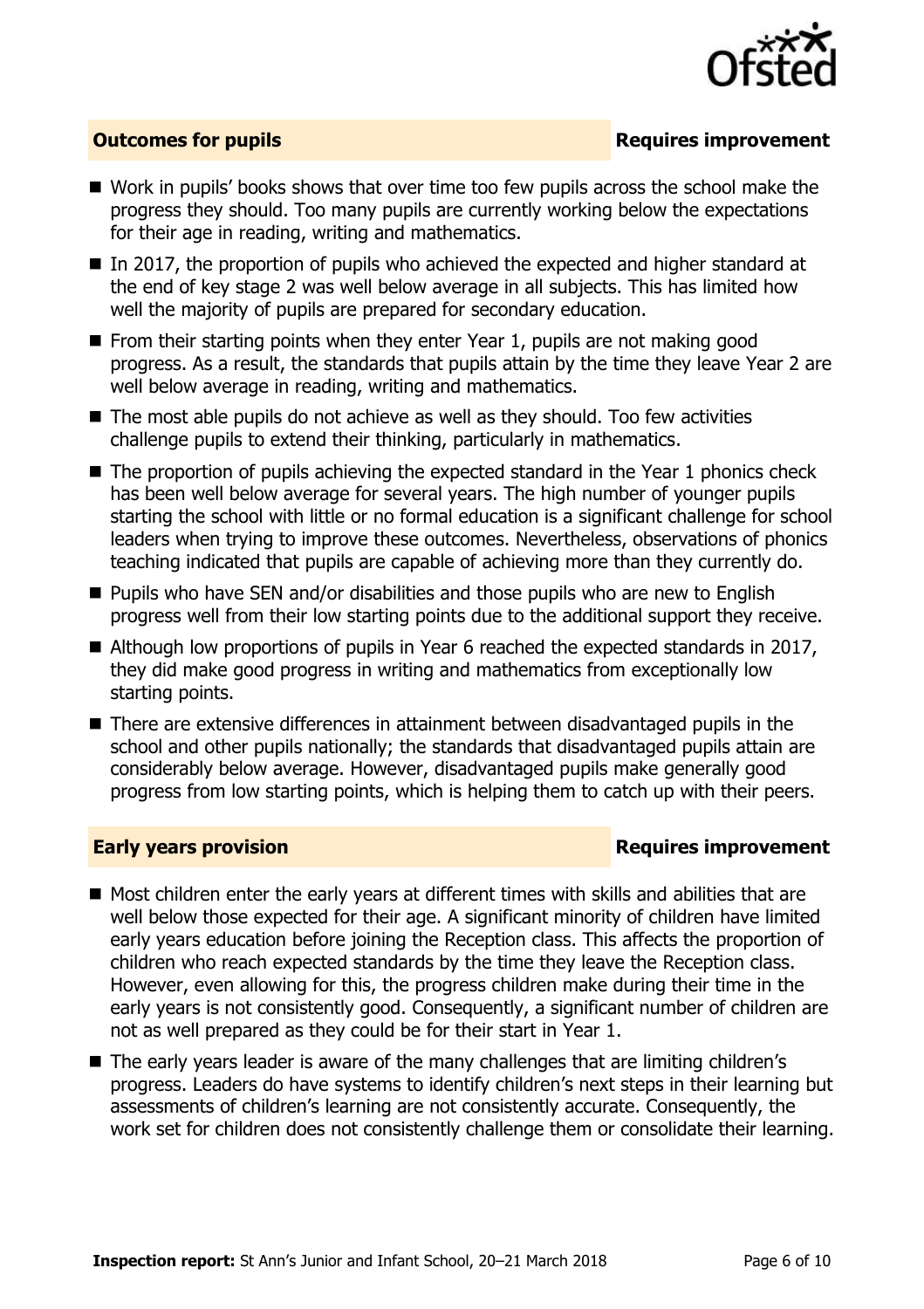

- Teachers take advantage of opportunities to question and challenge children's thinking most of the time. However, valuable learning is sometimes lost. Children are often inactive between learning tasks while waiting for the next instruction from an adult.
- Teaching does not routinely challenge the most able children. Too often these children are capable of achieving much more but teaching does not consistently extend their learning. This is particularly noticeable in the development of children's writing and phonics skills.
- Disadvantaged children make progress and achieve standards that are mostly similar to those of their peers. However, standards overall are well below average for all children in the setting.
- Children enjoy being at school and their attitudes to learning are positive. They behave well, cooperate with one another and share resources sensibly. Children are also encouraged to work independently, and they show good concentration when engaged in a particular activity. They know routines well and are able to learn and play without adult support.
- Adults take good care of children and are vigilant regarding children's welfare and safety. Children are kept safe and their welfare, health and well-being are given high priority. The site is secure, and effective policies and procedures make sure that children are kept safe from harm.
- Adults in the early years setting have positive relationships with parents. Leaders have worked hard to foster the good parental engagement that is now clearly evident.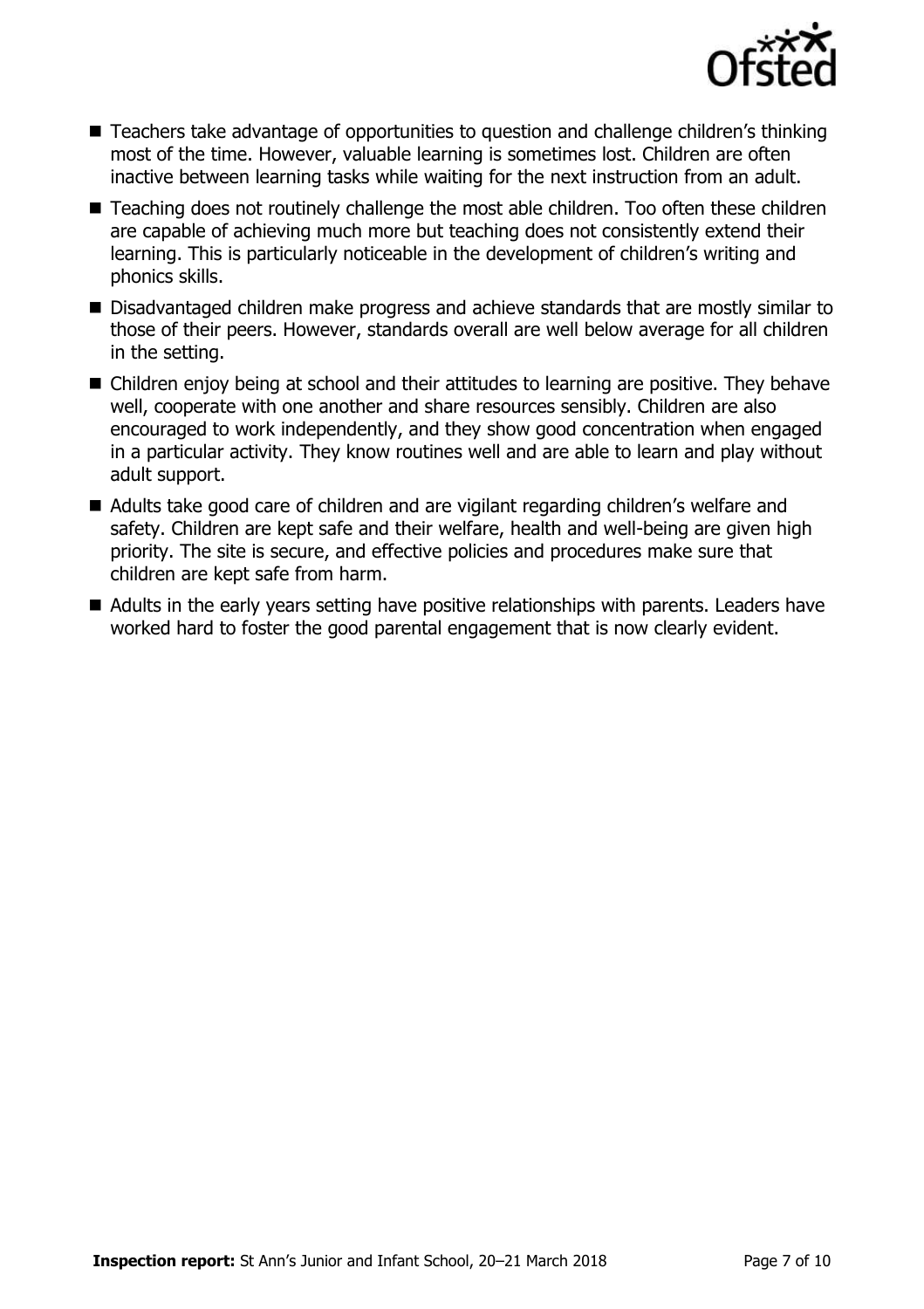

# **School details**

| Unique reference number | 131415    |
|-------------------------|-----------|
| Local authority         | Rotherham |
| Inspection number       | 10045483  |

This inspection of the school was carried out under section 5 of the Education Act 2005.

| Type of school                      | Primary                                        |
|-------------------------------------|------------------------------------------------|
| School category                     | Community                                      |
| Age range of pupils                 | 3 to 11                                        |
| <b>Gender of pupils</b>             | Mixed                                          |
| Number of pupils on the school roll | 421                                            |
| Appropriate authority               | The governing body                             |
| Chair                               | Sue Mallinder                                  |
| <b>Headteacher</b>                  | Lee Rowan, Sharon Blagden<br>(co-headteachers) |
| Telephone number                    | 01709 828298                                   |
| Website                             | www.st-anns.rotherham.sch.uk/                  |
| <b>Email address</b>                | saji@rotherham.school                          |
| Date of previous inspection         | 22-23 January 2013                             |

### **Information about this school**

- The school is larger than an average-sized primary school.
- The proportion of pupils who speak English as an additional language and the proportion of pupils from minority ethnic backgrounds are much higher than the national average.
- The proportion of pupils who have SEN and/or disabilities is above average.
- The proportion of disadvantaged pupils, who are known to be eligible for support through the pupil premium funding, is well above average.
- The school meets the government's current floor standards, which are the minimum expectations for pupils' attainment and progress in reading, writing and mathematics by the end of Year 6.
- The school provides a free breakfast club each morning for pupils.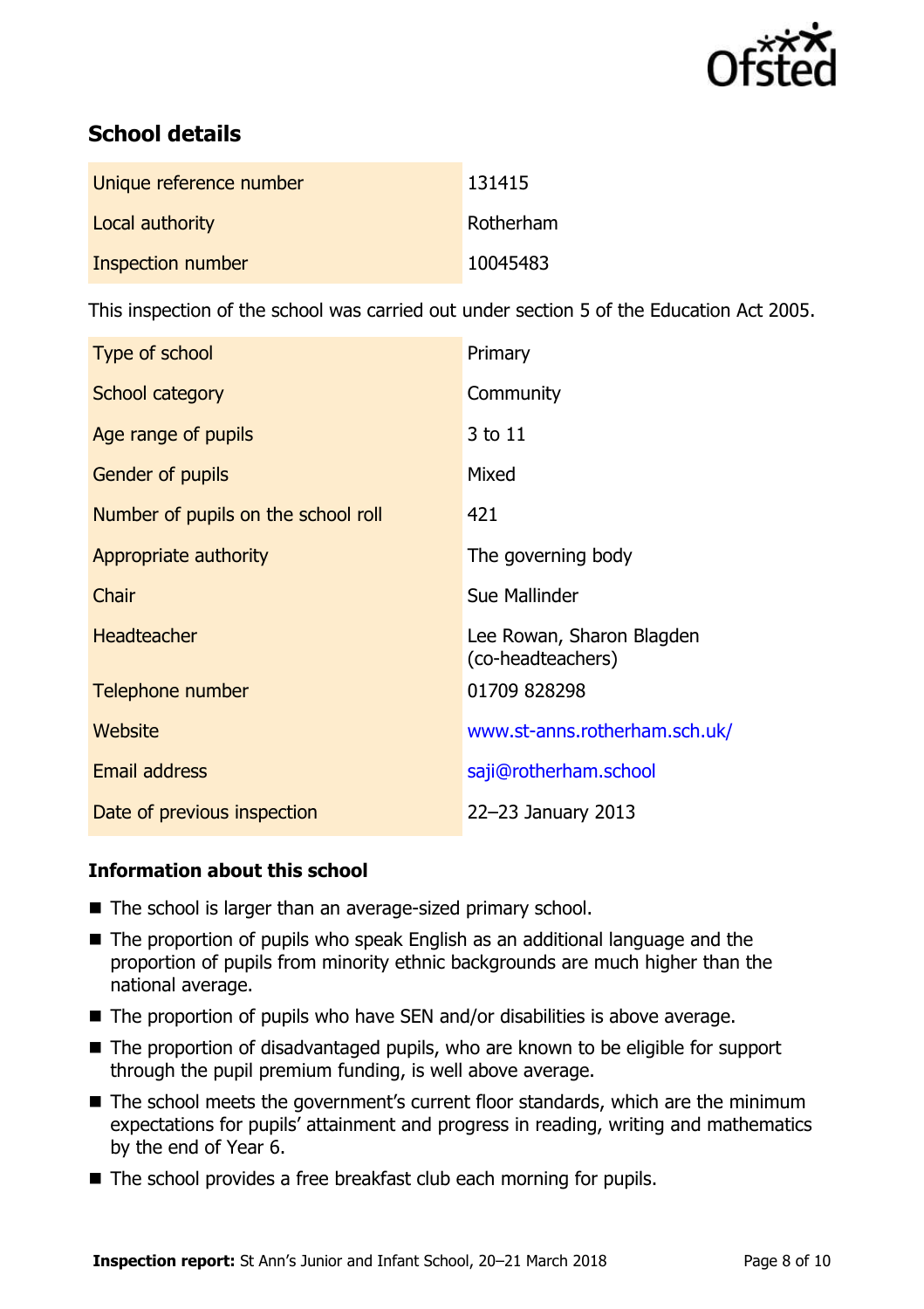

# **Information about this inspection**

- Inspectors observed learning in all classes. Lessons were observed jointly with senior leaders.
- Leaders scrutinised samples of pupils' work from all classes.
- Inspectors listened to a selection of pupils read from key stage 1 and key stage 2.
- Meetings were held with pupils, the headteachers, other staff and the chair of the governing body.
- **Inspectors observed pupils moving around the school, including on the playgrounds,** during breaks and in the dining hall.
- **Inspectors scrutinised a number of documents, including the school's self-evaluation,** school improvement plans, attendance records and safeguarding information.
- Inspectors took account of the five free-text opinions from parents and the 17 online questionnaires completed by members of the school staff. Inspectors also took account of the questionnaires for pupils and parents administered by the school.
- Inspectors spoke informally with parents at the start of the school day.

### **Inspection team**

| Alan Chaffey, lead inspector | Ofsted Inspector        |
|------------------------------|-------------------------|
| <b>Chris Cook</b>            | <b>Ofsted Inspector</b> |
| <b>Beverley Riddle</b>       | Ofsted Inspector        |